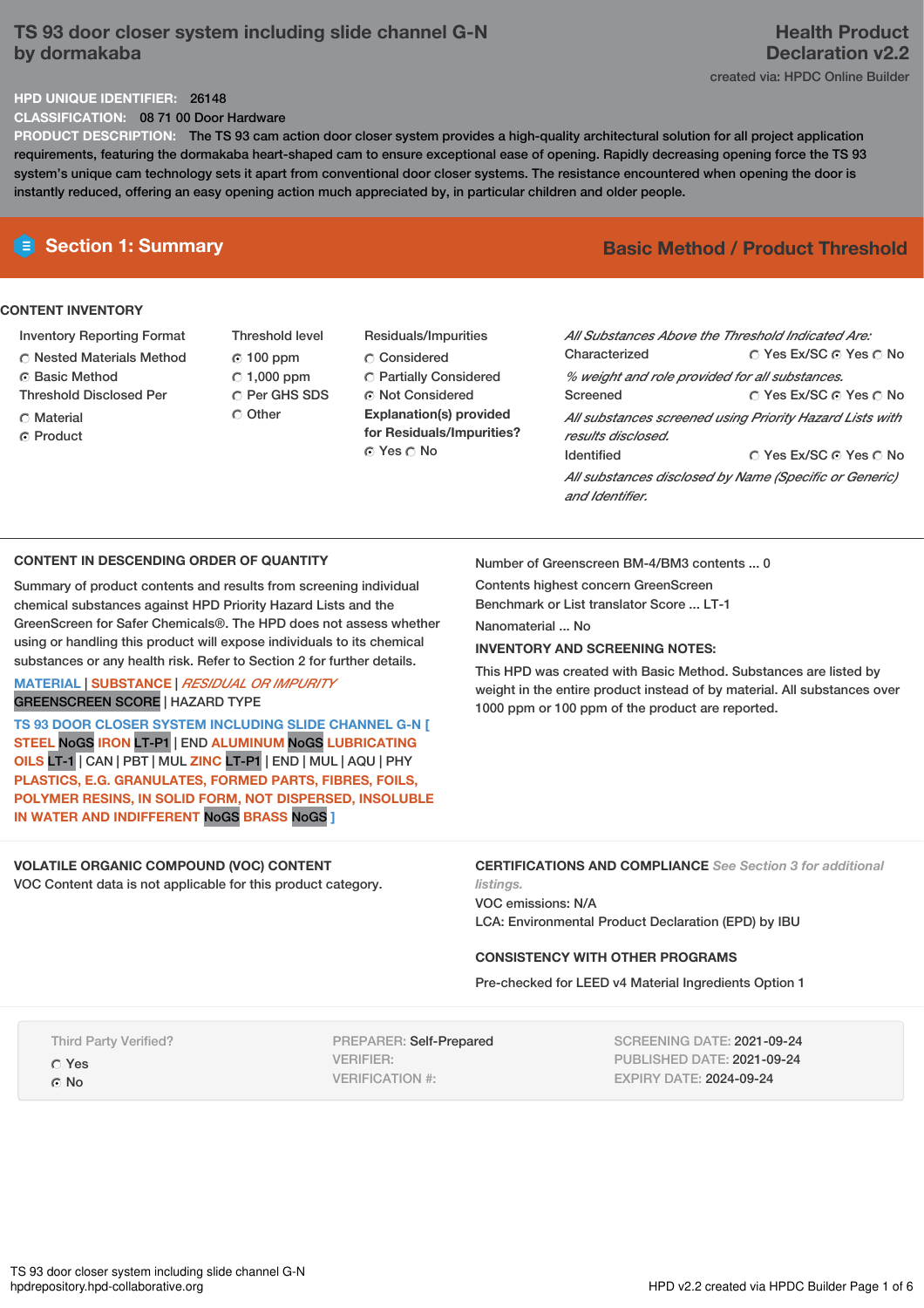This section lists contents in a product based on specific threshold(s) and reports detailed health information including hazards. This HPD uses the *inventory method indicated above, which is one of three possible methods:*

- *Basic Inventory method with Product-level threshold.*
- *Nested Material Inventory method with Product-level threshold*
- *Nested Material Inventory method with individual Material-level thresholds*

Definitions and requirements for the three inventory methods and requirements for each data field can be found in the HPD Open Standard version *2.2, available on the HPDC website at: [www.hpd-collaborative.org/hpd-2-2-standard](https://www.hpd-collaborative.org/hpd-2-2-standard)*

# **TS 93 DOOR CLOSER SYSTEM INCLUDING SLIDE CHANNEL G-N** PRODUCT THRESHOLD: 100 ppm RESIDUALS AND IMPURITIES CONSIDERED: No RESIDUALS AND IMPURITIES NOTES: No residuals or impurities are expected in these materials at or above the inventory threshold. dormakaba products consist of finished components, and no chemical reactions are needed to develop our products. OTHER PRODUCT NOTES: - **STEEL** ID: **12597-69-2** HAZARD SCREENING METHOD: **Pharos Chemical and Materials Library** HAZARD SCREENING DATE: **2021-09-24 12:03:04** %: **39.4700 - 39.4700** GS: **NoGS** RC: **Both** NANO: **No** SUBSTANCE ROLE: **Hardware** HAZARD TYPE AGENCY AND LIST TITLES WARNINGS None found Now arrings found on HPD Priority Hazard Lists SUBSTANCE NOTES: Closer and main arm **IRON** ID: **7439-89-6** HAZARD SCREENING METHOD: **Pharos Chemical and Materials Library** HAZARD SCREENING DATE: **2021-09-24 12:03:04** %: **39.0800 - 39.0800** GS: **LT-P1** RC: **Both** NANO: **No** SUBSTANCE ROLE: **Hardware** HAZARD TYPE AGENCY AND LIST TITLES WARNINGS END TEDX - Potential Endocrine Disruptors Potential Endocrine Disruptor SUBSTANCE NOTES: Closer **ALUMINUM** ID: **91728-14-2** HAZARD SCREENING METHOD: **Pharos Chemical and Materials Library** HAZARD SCREENING DATE: **2021-09-24 12:03:05** %: **16.3500 - 16.3500** GS: **NoGS** RC: **Both** NANO: **No** SUBSTANCE ROLE: **Hardware** HAZARD TYPE AGENCY AND LIST TITLES WARNINGS None found **Now the Internal Act of the Cone of the Internal Act of the Internal Act of the Internal Act of the Internal Act of No warnings found on HPD Priority Hazard Lists** SUBSTANCE NOTES: Slide channel and closer **LUBRICATING OILS** ID: **74869-22-0** HAZARD SCREENING METHOD: **Pharos Chemical and Materials Library** HAZARD SCREENING DATE: **2021-09-24 12:03:05**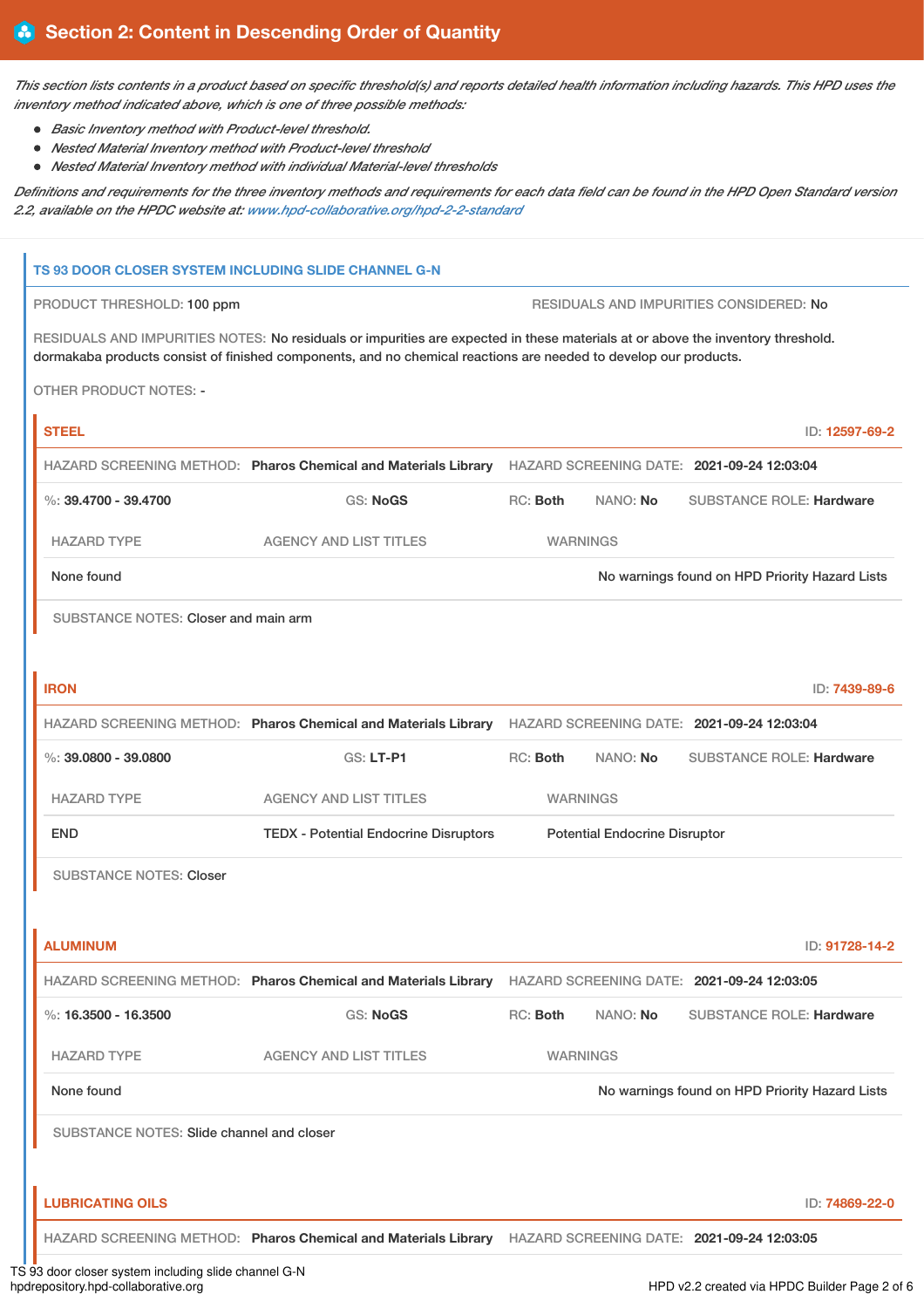| %: $2.3200 - 2.3200$ | GS: LT-1                          | RC: None<br>NANO: No<br>SUBSTANCE ROLE: Hydraulic fluid                                           |  |  |  |  |
|----------------------|-----------------------------------|---------------------------------------------------------------------------------------------------|--|--|--|--|
| <b>HAZARD TYPE</b>   | <b>AGENCY AND LIST TITLES</b>     | <b>WARNINGS</b>                                                                                   |  |  |  |  |
| <b>CAN</b>           | <b>EU - REACH Annex XVII CMRs</b> | Carcinogen Category 2 - Substances which should be<br>regarded as if they are Carcinogenic to man |  |  |  |  |
| <b>CAN</b>           | <b>EU - Annex VI CMRs</b>         | Carcinogen Category 1B - Presumed Carcinogen based<br>on animal evidence                          |  |  |  |  |
| <b>PBT</b>           | <b>EC - CEPA DSL</b>              | Persistent, Bioaccumulative and inherently Toxic<br>(PBITH) to humans                             |  |  |  |  |
| <b>MUL</b>           | ChemSec - SIN List                | CMR - Carcinogen, Mutagen &/or Reproductive<br>Toxicant                                           |  |  |  |  |
| <b>CAN</b>           | EU - GHS (H-Statements)           | H350 - May cause cancer [Carcinogenicity - Category<br>1A or 1B]                                  |  |  |  |  |
| <b>CAN</b>           | GHS - Australia                   | H350 - May cause cancer [Carcinogenicity - Category<br>1A or 1B]                                  |  |  |  |  |
|                      |                                   |                                                                                                   |  |  |  |  |

SUBSTANCE NOTES: -

**ZINC** ID: **7440-66-6**

|                    | HAZARD SCREENING METHOD: Pharos Chemical and Materials Library | HAZARD SCREENING DATE: 2021-09-24 12:03:06 |                 |                                      |                                                                                                                                                                  |
|--------------------|----------------------------------------------------------------|--------------------------------------------|-----------------|--------------------------------------|------------------------------------------------------------------------------------------------------------------------------------------------------------------|
| $\%: 1.7200$       | <b>GS: LT-P1</b>                                               | $RC:$ Both                                 |                 | NANO: No                             | <b>SUBSTANCE ROLE: Hardware</b>                                                                                                                                  |
| <b>HAZARD TYPE</b> | <b>AGENCY AND LIST TITLES</b>                                  |                                            | <b>WARNINGS</b> |                                      |                                                                                                                                                                  |
| <b>END</b>         | <b>TEDX - Potential Endocrine Disruptors</b>                   |                                            |                 | <b>Potential Endocrine Disruptor</b> |                                                                                                                                                                  |
| <b>MUL</b>         | German FEA - Substances Hazardous to<br>Waters                 | Class 2 - Hazard to Waters                 |                 |                                      |                                                                                                                                                                  |
| <b>AQU</b>         | EU - GHS (H-Statements)                                        |                                            |                 |                                      | H400 - Very toxic to aquatic life [Hazardous to the<br>aquatic environment (acute) - Category 1]                                                                 |
| <b>AQU</b>         | EU - GHS (H-Statements)                                        |                                            | Category 1]     |                                      | H410 - Very toxic to aquatic life with long lasting effects<br>[Hazardous to the aquatic environment (chronic) -                                                 |
| <b>PHY</b>         | EU - GHS (H-Statements)                                        |                                            |                 |                                      | H250 - Catches fire spontaneously if exposed to air<br>[Pyrophoric liquids; Pyrophoric solids - Category 1]                                                      |
| <b>PHY</b>         | EU - GHS (H-Statements)                                        |                                            |                 | gases - Category 11                  | H260 - In contact with water releases flammable gases<br>which may ignite spontaneously [Substances and<br>mixtures which, in contact with water, emit flammable |

SUBSTANCE NOTES: Slide channel

**PLASTICS, E.G. GRANULATES, FORMED PARTS, FIBRES, FOILS, POLYMER RESINS, IN SOLID FORM, NOT DISPERSED, INSOLUBLE IN WATER AND INDIFFERENT** ID: **937182-60-0** HAZARD SCREENING METHOD: **Pharos Chemical and Materials Library** HAZARD SCREENING DATE: **2021-09-24 12:03:06** %: **0.8100 - 0.8100** GS: **NoGS** RC: **None** NANO: **No** SUBSTANCE ROLE: **Hardware**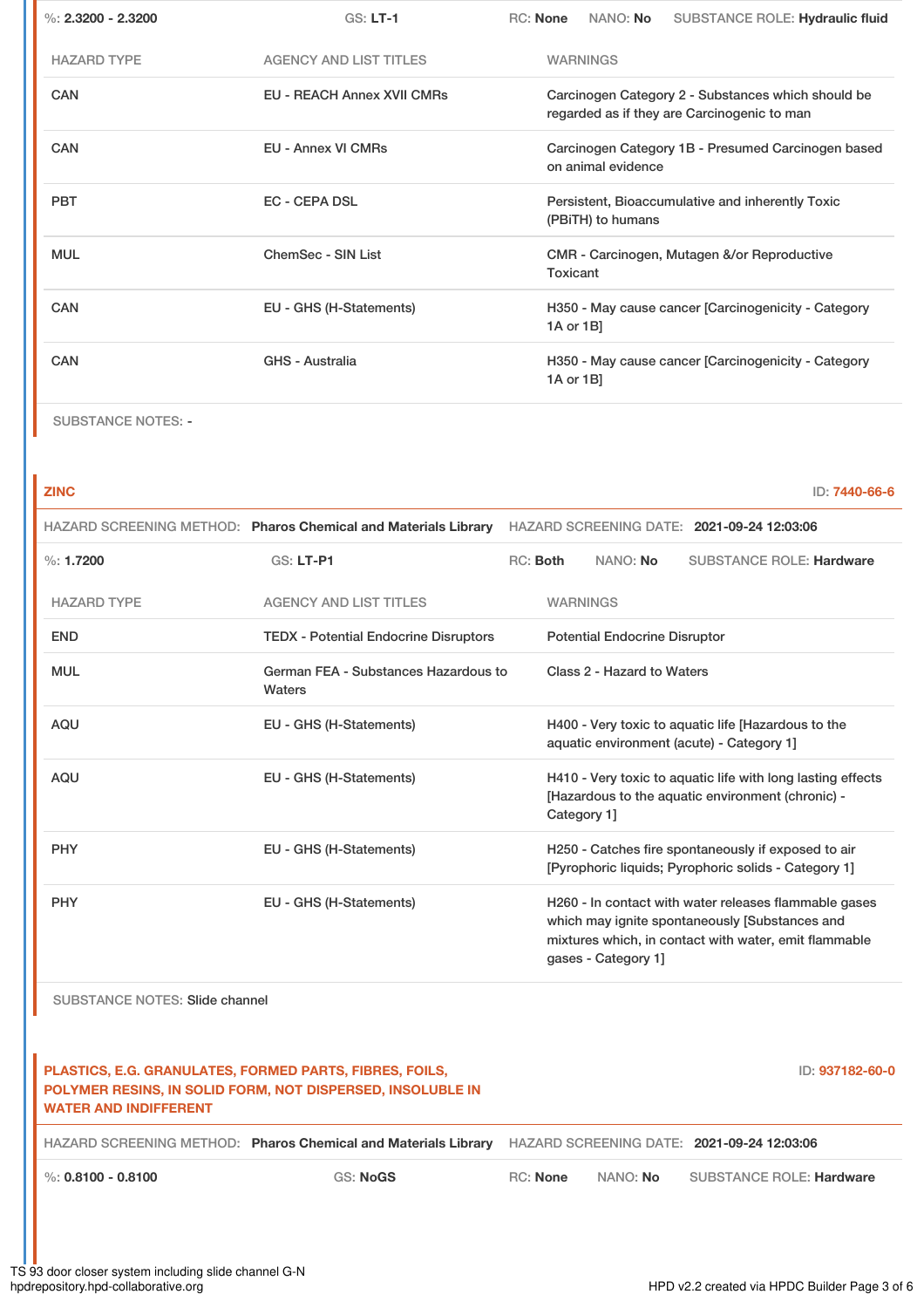|--|--|

| <b>HAZARD TYPE</b>                        | <b>AGENCY AND LIST TITLES</b>                                  | <b>WARNINGS</b> |                 |                                                |
|-------------------------------------------|----------------------------------------------------------------|-----------------|-----------------|------------------------------------------------|
| None found                                |                                                                |                 |                 | No warnings found on HPD Priority Hazard Lists |
|                                           |                                                                |                 |                 |                                                |
|                                           |                                                                |                 |                 |                                                |
| SUBSTANCE NOTES: Closer and slide channel |                                                                |                 |                 |                                                |
|                                           |                                                                |                 |                 |                                                |
| <b>BRASS</b>                              |                                                                |                 |                 | ID: 12597-71-6                                 |
|                                           | HAZARD SCREENING METHOD: Pharos Chemical and Materials Library |                 |                 | HAZARD SCREENING DATE: 2021-09-24 12:03:07     |
| %: $0.2500 - 0.2500$                      | <b>GS: NoGS</b>                                                | RC: Both        | NANO: <b>No</b> | <b>SUBSTANCE ROLE: Hardware</b>                |
| <b>HAZARD TYPE</b>                        | <b>AGENCY AND LIST TITLES</b>                                  | <b>WARNINGS</b> |                 |                                                |
| None found                                |                                                                |                 |                 | No warnings found on HPD Priority Hazard Lists |
|                                           |                                                                |                 |                 |                                                |

SUBSTANCE NOTES: Closer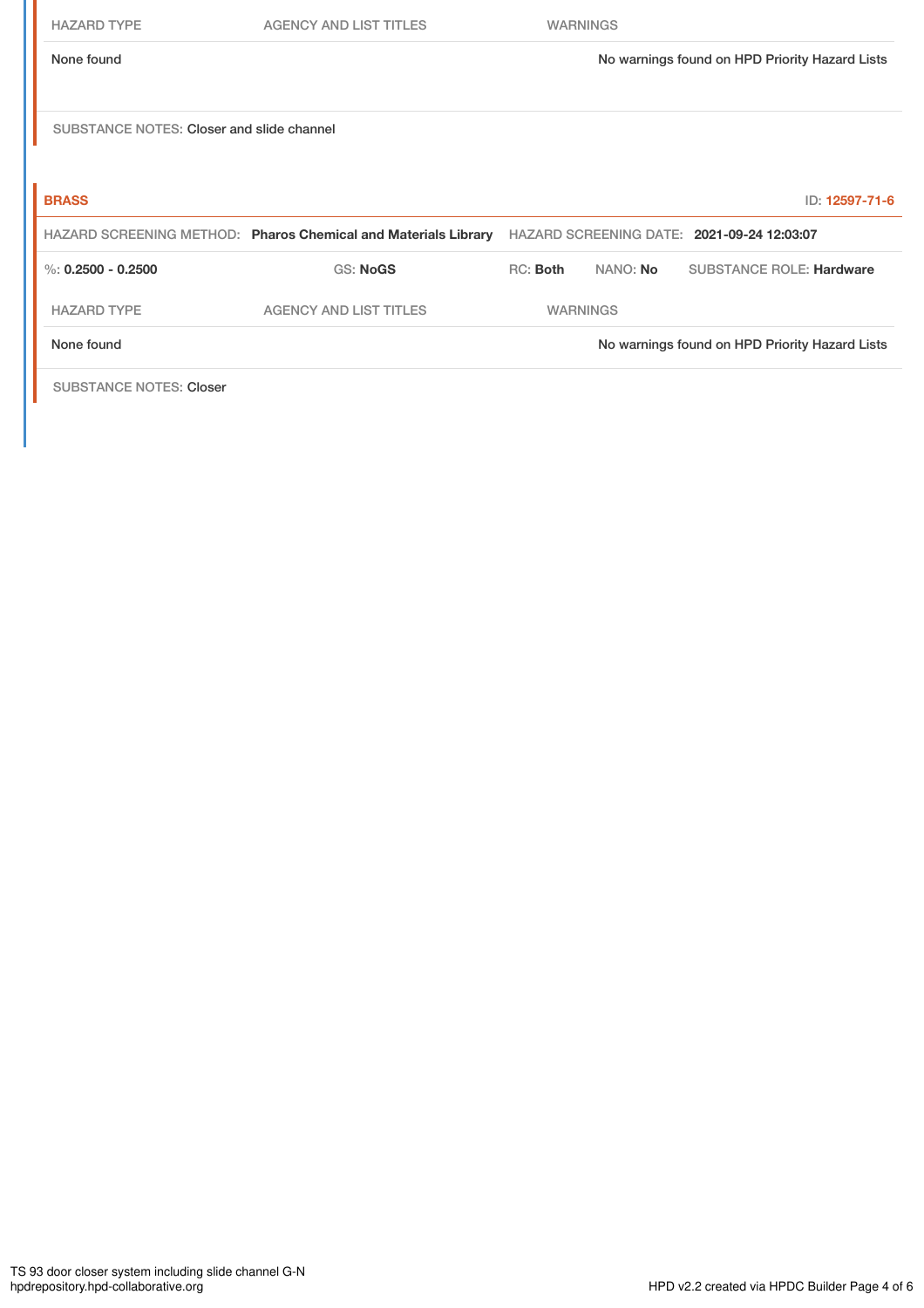This section lists applicable certification and standards compliance information for VOC emissions and VOC content. Other types of health or *environmental performance testing or certifications completed for the product may be provided.*

| <b>VOC EMISSIONS</b>                                                                                                                              | N/A                               |                     |                                                                 |                              |                     |
|---------------------------------------------------------------------------------------------------------------------------------------------------|-----------------------------------|---------------------|-----------------------------------------------------------------|------------------------------|---------------------|
| CERTIFYING PARTY: Self-declared<br>APPLICABLE FACILITIES: This HPD is for a product that<br>is NOT liquid/wet applied.<br><b>CERTIFICATE URL:</b> | <b>ISSUE DATE: 2020-03-</b><br>05 | <b>EXPIRY DATE:</b> |                                                                 | <b>CERTIFIER OR LAB: N/A</b> |                     |
| CERTIFICATION AND COMPLIANCE NOTES:                                                                                                               |                                   |                     |                                                                 |                              |                     |
| <b>LCA</b>                                                                                                                                        |                                   |                     | <b>Environmental Product Declaration (EPD) by</b><br><b>IBU</b> |                              |                     |
| CERTIFYING PARTY: Third Party                                                                                                                     |                                   |                     | <b>ISSUE</b>                                                    | <b>EXPIRY</b>                | <b>CERTIFIER OR</b> |

DATE: 2020-01-29 DATE: 2025- LAB: Institut

Bauen und Umwelt

e.V. (IBU)

01-28

APPLICABLE FACILITIES: dormakaba Singapore CERTIFICATE URL: https://www.dormakaba.com/resource/blob/17206/1541023e61061b8155a2df03193e3107/epdts-93-en-data.pdf

CERTIFICATION AND COMPLIANCE NOTES:

# **H** Section 4: Accessories

This section lists related products or materials that the manufacturer requires or recommends for installation (such as adhesives or fasteners), maintenance, cleaning, or operations. For information relating to the contents of these related products, refer to their applicable Health Product *Declarations, if available.*

No accessories are required for this product.

# **Section 5: General Notes**

dormakaba has resulted from the merger of the two well-established brands Dorma and Kaba, both known for their expertise in the area of smart and secure access solutions. Together we stand for more than 150 years of security and reliability.

Our master brand dormakaba stands for our offering of products, solutions and services for secure access to buildings and rooms from a single source. Our global brand power supports us to become the trusted industry leader.

For more information, please go to: www.dormakaba.com.

The information contained in this HPD is to be used only as a voluntary information on our products. dormakaba makes no representation or warranty as to the completeness or accuracy of the information contained herein. The products and specifications set forth in this HPD are subject to change without notice and dormakaba disclaims any and all liability for such changes. The information contained herein is provided without warranties of any kind, either express or implied, and dormakaba disclaims any and all liability for typographical, printing, or production errors or changes affecting the specifications contained herein.

dormakaba DISCLAIMS ALL WARRANTIES, EXPRESS OR IMPLIED, INCLUDING, BUT NOT LIMITED TO, THE IMPLIED WARRANTIES OF MERCHANTABILITY AND FITNESS FOR A PARTICULAR PURPOSE. IN NO EVENT WILL dormakaba BE LIABLE FOR ANY INCIDENTAL, INDIRECT OR CONSEQUENTIAL DAMAGES ARISING FROM THE SALE OR USE OF ANY PRODUCT.

All sales of products shall be subject to dormakaba's applicable General Terms and Conditions, a copy of which will be provided by your local dormakaba organisation upon request.